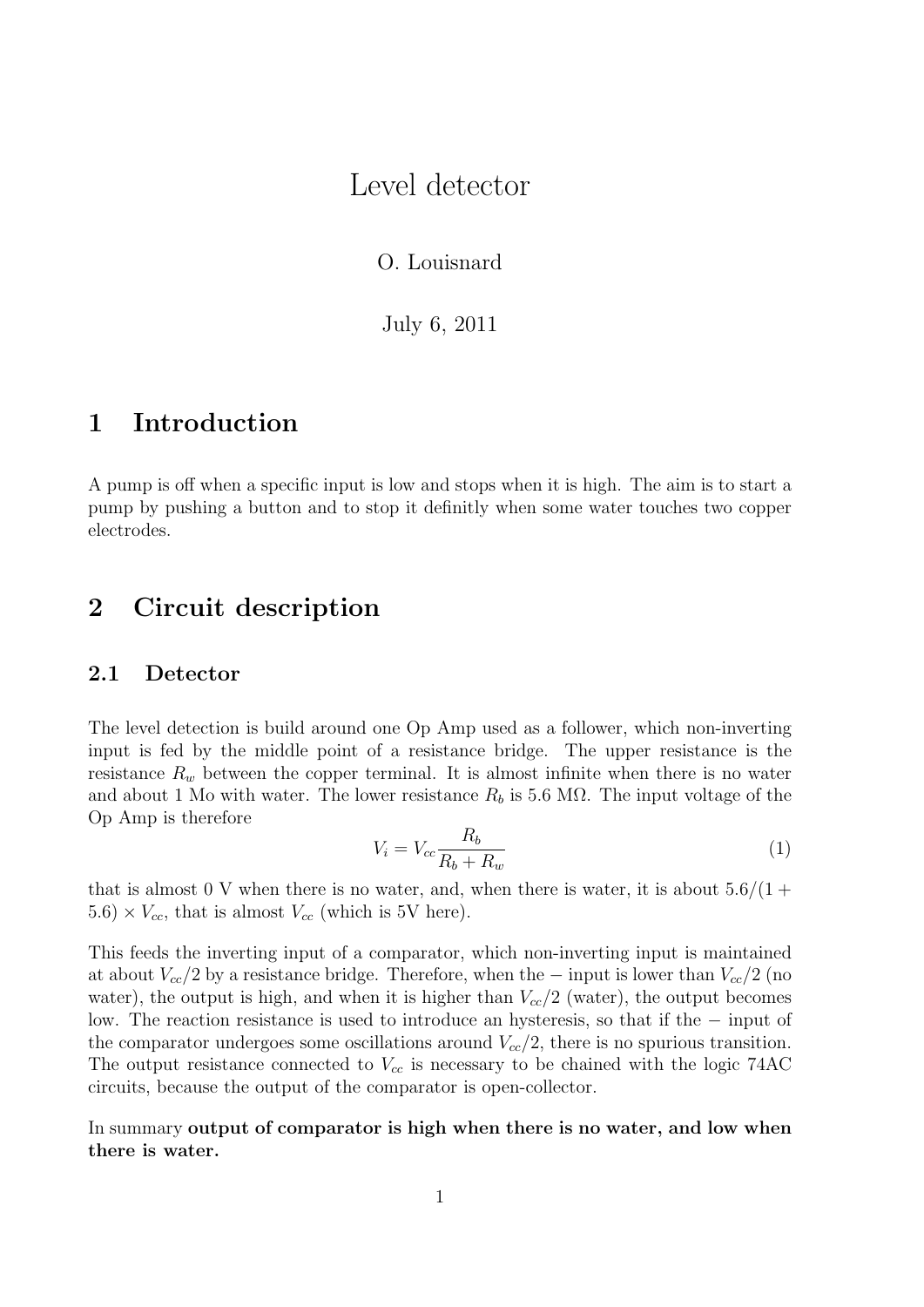

Figure 1: Circuit for the level detector

## 2.2 Logic circuit

The 74AC112 is a double JK flip-flop, switching on a high to low signal. Its logical table is presented in Fig. 2

#### 2.2.1 Switching on the circuit

Let's look first at the left half JK (named JK1) and the NAND connected on its input CLR. Initially C is not charged so that the input of the NAND is 5V, the input CLR is low. This forces the output Q of JK1 to low. Two consequences:

- the output of the second NAND connected to the pump is high, the pump is stopped,
- the input PRE of the second JK is low which forces its output to high.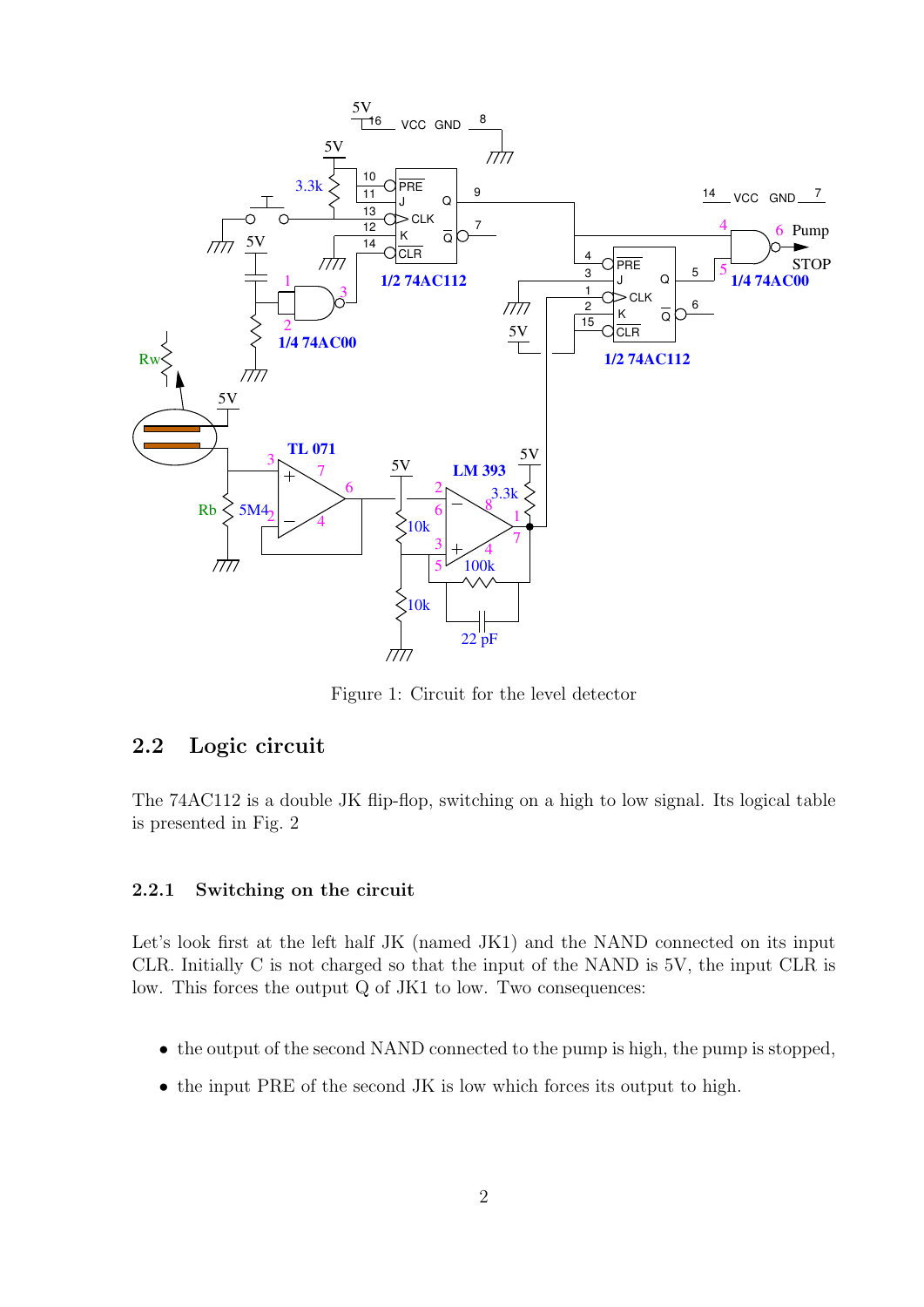| (each flip-flop)                                                   |               |                |   |   |               |                           |  |  |  |
|--------------------------------------------------------------------|---------------|----------------|---|---|---------------|---------------------------|--|--|--|
|                                                                    | <b>INPUTS</b> | <b>OUTPUTS</b> |   |   |               |                           |  |  |  |
| <b>PRE</b>                                                         | <b>CLR</b>    | <b>CLK</b>     | J | κ | Q             | ā                         |  |  |  |
|                                                                    | н             | x              | x | x | н             |                           |  |  |  |
| н                                                                  |               | x              | x | x |               | н                         |  |  |  |
|                                                                    |               | x              | x | x | нt            | нt                        |  |  |  |
| н                                                                  | н             |                |   |   | $Q_0$         | $\overline{\mathsf{Q}}_0$ |  |  |  |
| н                                                                  | н             |                | н | L | н             |                           |  |  |  |
| н                                                                  | н             |                |   | н |               | н                         |  |  |  |
| н                                                                  | н             |                | н | н | <b>Toggle</b> |                           |  |  |  |
| н                                                                  | н             | н              | x | x | Qn            | $\overline{\mathtt{Q}}_0$ |  |  |  |
| $\uparrow$ Output states are unprodictable if PPE and CLP go bight |               |                |   |   |               |                           |  |  |  |

**FUNCTION TABLE** 

T Output states are unpredictable if PRE and CLR go high simultaneously after both being low at the same time.

Figure 2: Logical table of the 74AC112 JK flip-flops.

### 2.2.2 Circuit ready

Once the capacitor C is charged, the input of the NAND gate goes to ground. The input CLR of JK1 goes to high, so that the flip-flop is ready to use. Its output remains identical (see  $4^{th}$  line of Fig. 2), so that nothing changes for JK2.

#### 2.2.3 Starting the pump

If the button is pushed, input CLK of JK1 goes down, so that its output Q takes the state of input J, which is high. Two consequences:

- the input PRE of JK2 is now high, so that it is ready to go. Its output remains high, as far as no down signal comes on CLK.
- the other output of the right NAND is now also high, so that its output goes to low. The pump starts.

#### 2.2.4 Stopping the pump

Finally, when the cell is full, the output of the comparator becomes low, which triggers JK2: thus, Q takes the state of its input J, and becomes low. This makes the output of the NAND to go high, which again stops the pump.

#### 2.2.5 Summary

The next table summarizes the behaviour of the whole circuit